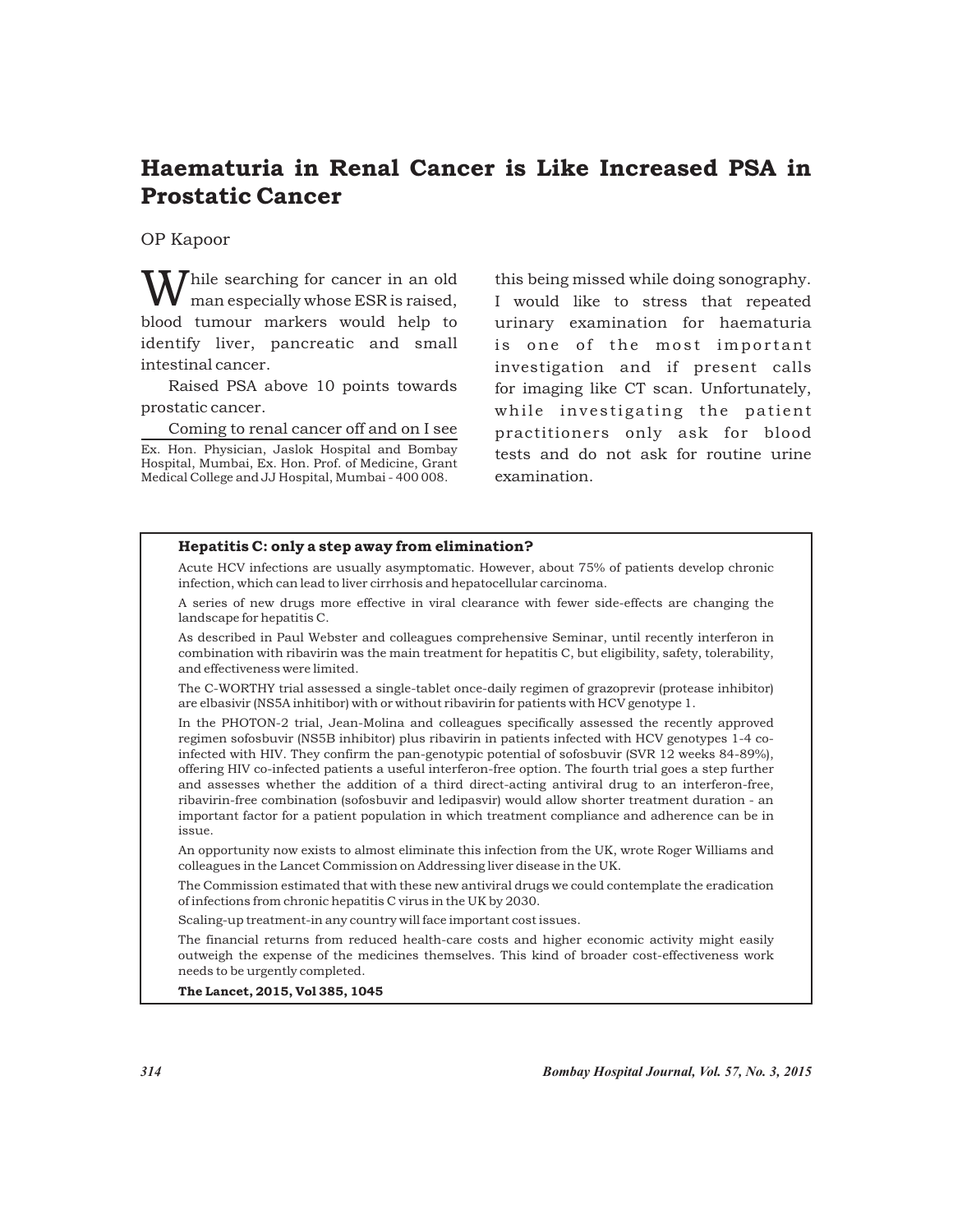### Neuro Interventional Specialists

OP Kapoor

 $\prod$ n my experience I found that many doctors have not registered in their mind that Neuro Interventional Doctors are much more capable and are doing more complicated procedures than Interventional Cardiologists.

Not only these doctors can do the same thrombolysis and put stent in the brain

Ex. Hon. Physician, Jaslok Hospital and Bombay Hospital, Mumbai, Ex. Hon. Prof. of Medicine, Grant Medical College and JJ Hospital, Mumbai - 400 008.

vessels but they also put 'coils' in the aneurysms of the vessels of the brain which in the past used to be operated upon.

Today for most of these patients having aneurysms in the brain or A.V. Malformation - an Interventional Neurologist can do the needful without doing surgery. In the later embolisation is usually successful.

#### Trigeminal neuralgia

Trigeminal neuralgia is characterised by sharp stabbing pains that are usually unilateral, last for less than a minute, and occur within the distribution of the fifth cranial nerve

Few high quality, large randomised control trials are available to guide practice

Initial treatment is usually medical with a single first line agent (such as carbamazepine or oxcarbazepine)

Consider surgical treatment if an adequate trial of a single first line agent at maximum tolerable dose has failed.

Microvascular decompression : No RCTs exist but observational evidence suggests that pain relief after this procedure is usually immediate, and it is the operation of choice in patients whose pain is no longer controlled by drugs and whose quality of life has markedly deteriorated.

Stereotactic radiosurgery : This is performed using technologies such as the Gamma Knife, CyberKnife, and linear accelerators with multileaf collimator capabilities (LINCA-MLC). It *does not* require general anaesthesia (or sedation), but its pain relieving effects are not immediate.

Adverse effects include facial numbness, although this is less common than with other palliative destructive procedures.

Percutaneous destructive neurosurgical techniques (radiofrequency thermocoagulation, glycerol rhizolysis, or balloon compression): Similar to microvascular decompression, but unlike stereotactic radiosurgery, these techniques can achieve immediate pain relief and can therefore be considered for emergency management. However the duration of response is shorter than seen with microvascular decompression, and a brief pulse of heavy sedation and sometimes general anaesthesia is needed. Adverse effects include a small risk of facial numbness, corneal insensitivity, and deafferentation pain, particularly with repeat procedures.

Joanna M Zakrzewska, Mark E Linskey, BMJ, 2015, Vol 350, 33-34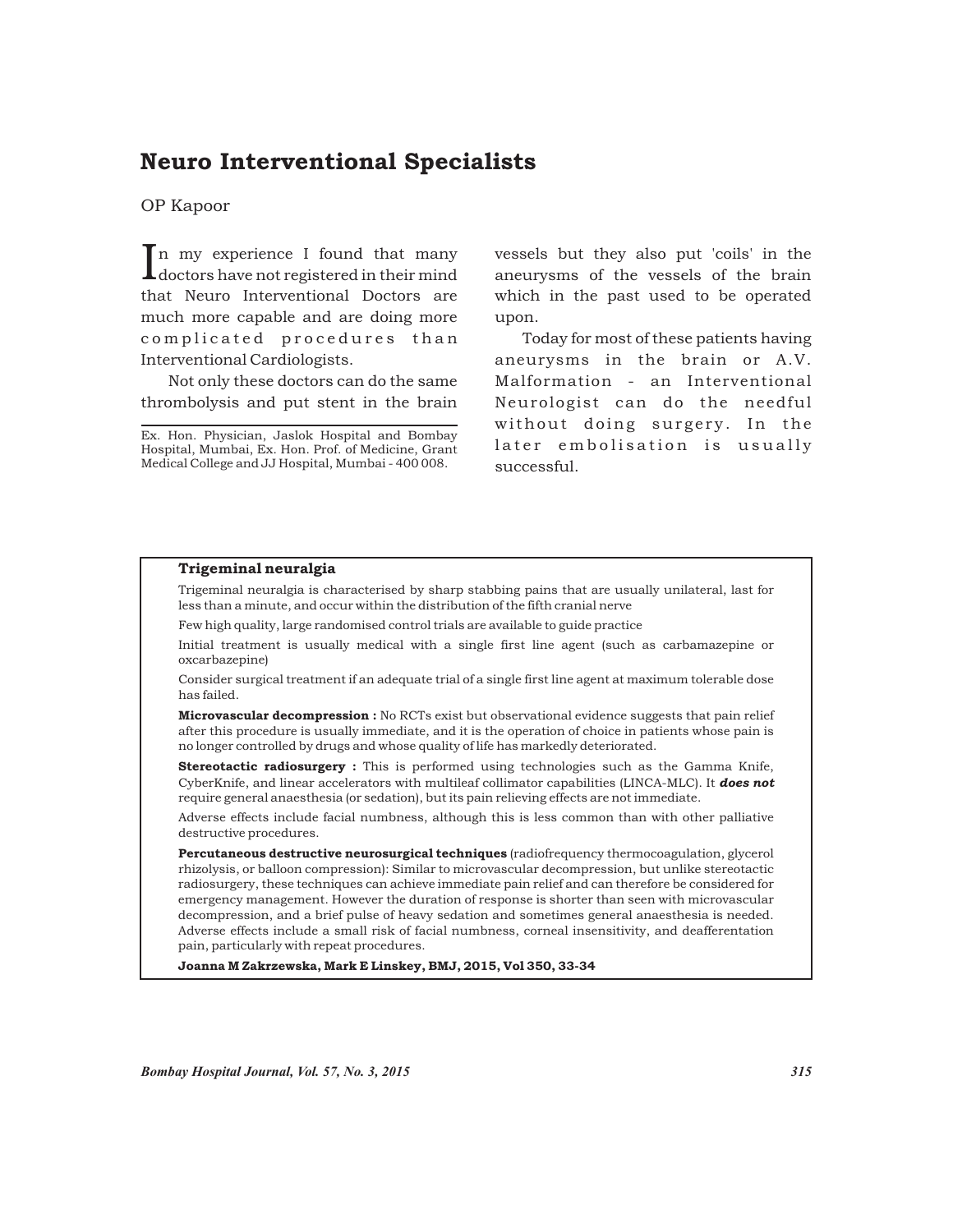## *Cost Effectiveness / Yield / Medical Economics* Value of Six Minutes Walk Test

OP Kapoor

Ex. Hon. Physician, Jaslok Hospital and Bombay Hospital, Mumbai, Ex. Hon. Prof. of Medicine, Grant Medical College and JJ Hospital, Mumbai - 400 008. Six minutes walk test is one of the Simplest test which can be done by general practitioners and requires only pulse oxymeter. The fall of more than 4% in  $SPO<sub>2</sub>$  is abnormal. It is a very good test to follow the progress and response to the

treatment in patient of Interstitial Lung Disease (ILD) but the cost of test is nothing.

What I would like to stress is if the patient comes with dyspnoea on exertion and you find no cause and X-ray Chest is normal, this test if positive calls for doing HR CT scan to diagnose I.L.D.

#### It is a stroke?

Stroke is increasingly common and often fatal or disabling. The absence of a definitive diagnostic test for stroke and the potential for emergency interventions to restore brain perfusion, improve survival free of handicap and minimise early recurrent stroke mean that doctors need to be able to diagnose acute stroke rapidly and accurately.

#### *What is a stroke?*

Traditionally, stroke has been defined clinically by the abrupt onset of symptoms of focal neurological dysfunction that last more than 24 hours (or lead to earlier death) and are caused by acute vascular injury to part of the brain.

Suspect the diagnosis of stroke in all patients with abrupt onset of neurological symptoms, particularly in those with risk factors for stroke. Early and acute diagnosis of stroke enables early interventions targeted to the cause, which may improve survival and functional recovery and minimise early recurrent stroke.

Some stroke patients will present with atypical stroke symptoms in which the symptoms onset is not sudden or the loss of neurological function is not clearly anatomically-localising.

The FAST (Facial drooping, Arm weakness, Speech difficulties and Test (or Time)) score is a useful screening test in the community, while emergency department doctors may use the FAST or ROSIER scales, and stroke physicians will undertake a more complete and systematic neurovascular assessment.

Stroke lacks a perfect diagnostic test, and current diagnosis relies on clinical history and examination, supported by brain imaging (such as computed tomography and magnetic resonance imaging, which can be normal).

Seizures, syncope, and sepsis account for 20-25% of suspected strokes.

Graeme J Hankey, David Blacker, BMJ, 2015, Vol 350, 32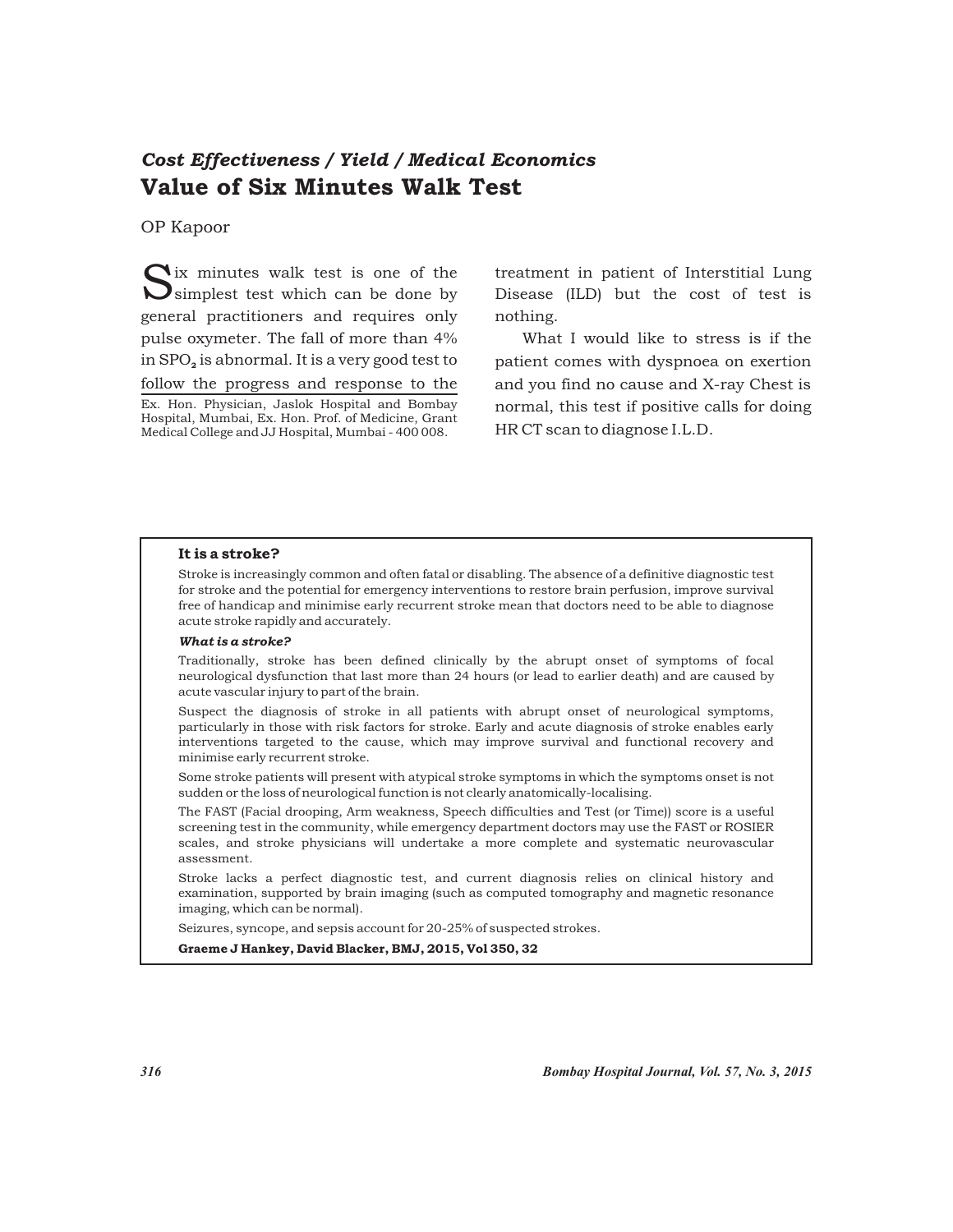## ESR Increased and CRP Normal

OP Kapoor

sually, inflammatory markers which<br>asked for are - ESR (Erythrocyte Sedimentation Rate) and CRP (C-Reactive Protein). Very often both are raised in many infections. ESR is a cheap test while CRP is a costly test. A patient having multiple complaints and normal ESR and

CRP should remind you of functional disease.

However, there are certain diseases where ESR is increased but CRP is normal. These are:-

- 1. S.L.E. (systemic lupus erythematosus)
- 2. Sjogrens syndrome
- 3. Scleroderma
- 4. RSD (reflex sympathetic dystrophy)

#### Lowering LDL Cholesterol is Good, but How and in Whom?

The benefits of lifelong lowering of LDL cholesterol level were substantial; a 47 to 88% lower risk of coronary heart disease was observed over a period of 15 years in middle-aged persons with such genetic polymorphisms.

Two reports now published in the Journal describe the results of long-term studies of treatment with monoclonal antibodies to PCSK9 to lower LDL cholesterol levels. One trial, entitled Long-Term Safety and Tolerability of Alirocumab in High Cardiovascular Risk Patients with Hypercholesterolaemia Not Adequately Controlled with Their Lipid Modifying Therapy (ODYSSEY LONG TERM), was a doubleblind, randomised, controlled trial of alirocumab (150 mg administered subcutaneously every 2 weeks) versus placebo for 78 weeks in 2341 patients at high risk for cardiovascular events who were already receiving the maximum tolerated doses of statins. Two other trials, entitled Open-Label Study of Long-Term Evaluation against LDL Cholesterol 1 (OSLER-1) and OSLER-2, used a randomised, open label design in a total 4465 patients with various degrees of cardiovascular risk.

As with statins, levels of apolipoprotein B, non-high-density lipoprotein (HDL) cholesterol, and triglycerides were lowered by treatment.

Both studies showed no excess of adverse effects overall or in those who had an LDL cholesterol level of less than 25 mg per deciliter (0.6 mmol per liter), but the follow-up period was relatively short. What's new?

Two trials of niacin revealed lower levels of LDL cholesterol and lipoprotein(a) when niacin was added to statin therapy but no net clinical benefit and very worrisome signals of harm.

And the recent long-awaited presentation of results of a trial in which ezetimibe was added to moderate-intensity statin therapy in high-risk patients showed only modest benefit, though with excellent safety.

Neil J. Stone, Donald M. Llyod-Jones, N Engl J Med, 2015, Vol 372, 16:1564-1565

Ex. Hon. Physician, Jaslok Hospital and Bombay Hospital, Mumbai, Ex. Hon. Prof. of Medicine, Grant Medical College and JJ Hospital, Mumbai - 400 008.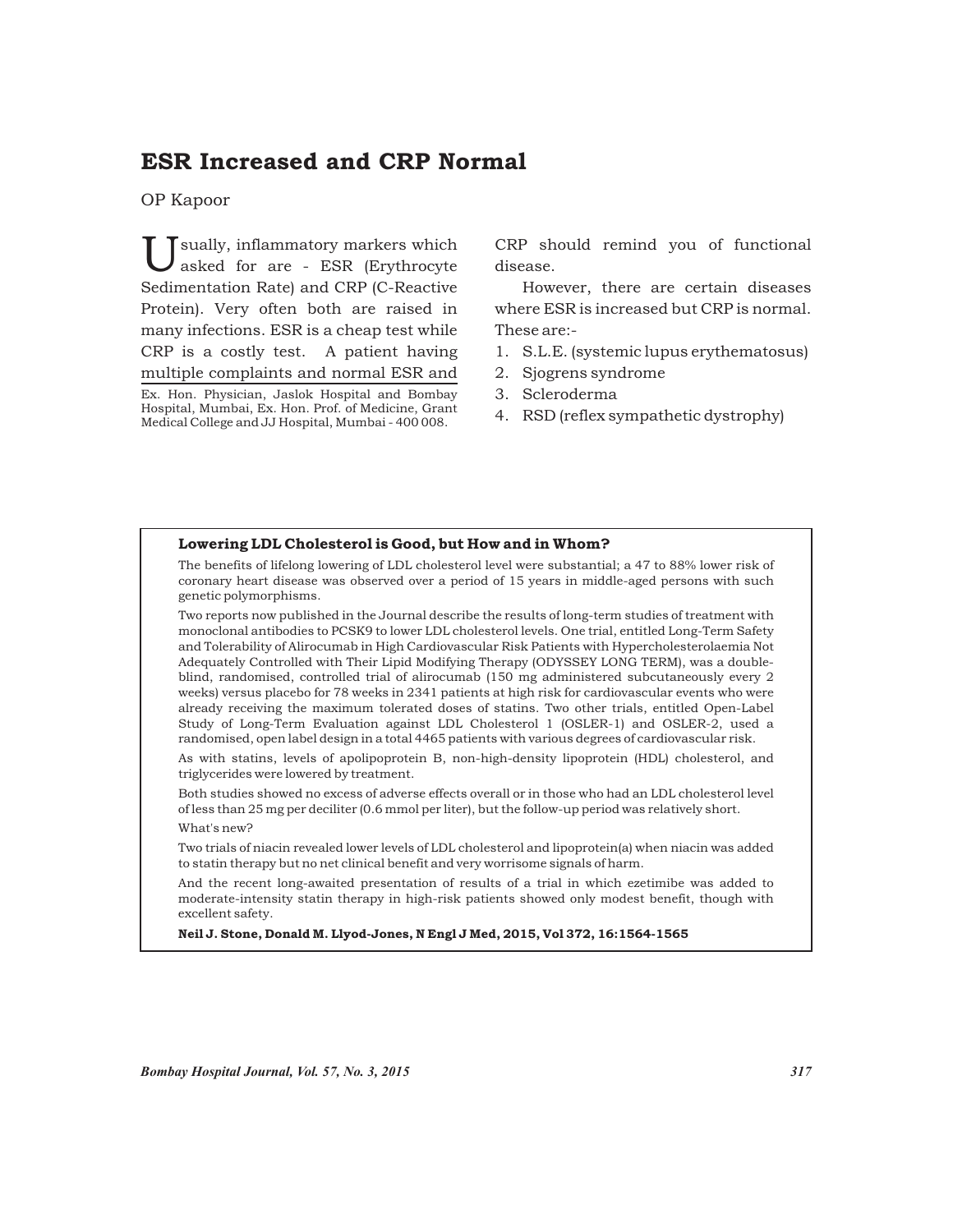# Non Pulmonary Cough *Symptoms and Signs/Obsolete/Evergreen/New*

OP Kapoor

The moment patient comes with  $\sum_{n=1}^{\infty}$  symptoms of cough most of the practitioners will think of a cause to be in lungs, especially if it is a severe cough or a loud barking cough. I want to point out that there are many causes of this cough which are not in the lungs but in the upper respiratory passages. The following are the non-pulmonary areas which can produce severe cough:-

1. **Pharyngitis :** it is worth remembering that an attack of tonsillitis should not produce cough unless the tonsils are swollen and has got exudates due to virus infection like cytomegalic virus. Viral pharyngitis is extremely

Ex. Hon. Physician, Jaslok Hospital and Bombay Hospital, Mumbai, Ex. Hon. Prof. of Medicine, Grant Medical College and JJ Hospital, Mumbai - 400 008.

common.

- 2. Tracheitis : this produces severe cough and in addition there is discomfort and tenderness over the trachea. Most of the drugs do not work and steam inhalation and passage of time would work.
- **3. Epiglossitis:** this condition can cause very severe cough although it may be associated with pharyngitis.
- 4. Laryngitis : produces cough and hoarseness of the voice.
- 5. Vocal cord dysfunction : in this condition in addition to cough there are spells of breathing problem and slight hoarsenss of the voice.

Finally, I would like to state that all the above coughs can last upto 4-8 weeks.

### Cardiovascular Imaging and Outcomes - PROMISEs to Keep

In this trial, 10,003 symptomatic patients with suspected coronary artery disease were randomly assigned to either anatomical testing with the use of coronary computed tomographic angiography (CTA) or to functional stress testing with the use of exercise electrocardiography, stress echocardiography, or nuclear stress testing.

Event rates were low and similar in the two groups: 3.3% in the CTA group and 3.0% in the functional-testing group. So, no winner was declared. This result prompts the question: How will a tie for CTA change clinical practice?

A number of single-centre and multicentre studies have shown that CTA has high sensitivity, and an extremely high negative predictive value.

However, many insurers other than Medicare have balked at covering CTA, in part out of concern about clinicians using it to screen for coronary artery disease in asymptomatic patients, for which it is not indicated.

As CTA technology advances, radiations doses continue to decrease, without a decrement in diagnostic accuracy.

Christopher M. Kramer, N Engl J Med, 2015, Vol 372, 14:1366-1367